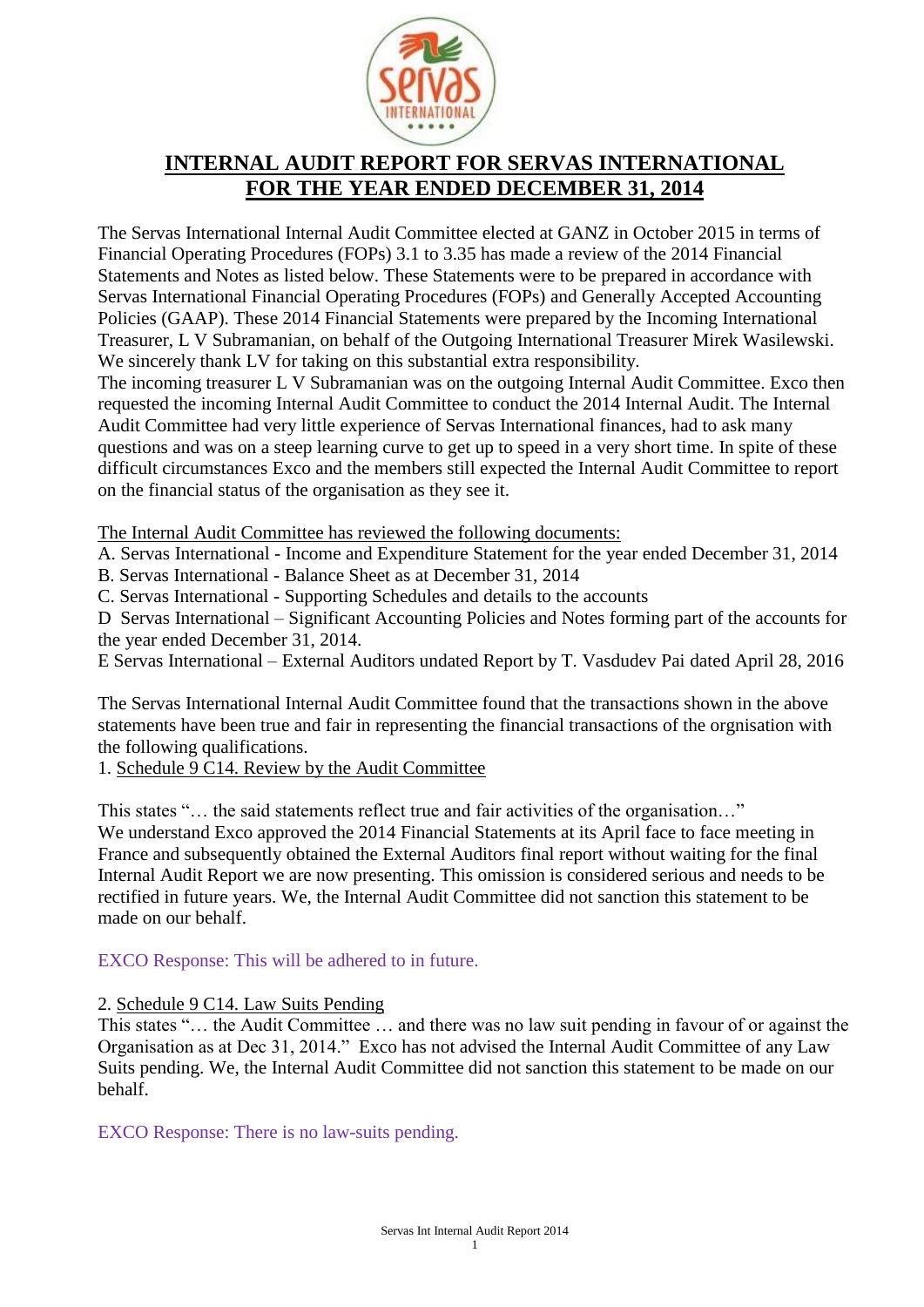#### 3. Schedule 9 C14. Commitments and Contingencies

There is no mention in this paragraph about commitments and contingencies apart from lawsuits pending.

#### 1. Open Commitments

We are aware of an Open Commitment on the Oonops Agreement amounting to EUR8088 paid in Feb 2015. We are not sure if the work was completed before or after Dec 31, 2014 at this stage. It should have been either noted as an accrued expense omitted from the Financial Statement notes or an Open Commitment under the Oonops Agreement.

#### 2. Contingent Liability / Certificate of Technical Completion

We know the final payment has been made under the Oonops Agreement in Feb 2015. We have not seen a Certificate of Technical Completion for this work so can see a contingent liability if our new contractor, Kevin Gautreau, following his audit, has to complete work already covered by scope of work in the Oonops Agreement.

## EXCO Response: This will be adhered to in the future.

## 4. Stamp Income – Comparative Amounts for 2013

The stamp fees received (net) comparative amount for 2013 shown in the Income and Expenditure Statement for 2013 as CHF89465 does not allow for return of unused 2013 stamps in early 2014 of CHF25667 and therefore **the true comparative amount should be CHF63798 to match against the actual of CHF58503 for 2014. We note this amount is included in Prior Period Expenses but it is not an expense, it is really a reduction of income.** 

EXCO Response: Since it is not possible to modify audited and signed accounts, any adjustments pertaining to previous year is shown as relating to Prior Period Expenses to distinguish it from the current year expenses. It is shown below the Surplus for the year.

#### 5. SOL Project Fund -Description - Note D2

This Note states that "at the GA Argentina in 2009 it has been agreed to contribute to the Servas Online Project" This note is misleading as it implies that all Servas National Organisations agreed to Contribute. **The Internal Audit Committee has now been advised that only Servas National Organisations with over 100 members were asked to contribute for the years 2010, 2011 and 2012. The Servas International President has agreed to send a personal letter to all Servas National organisations with SOL contributions owing at March 31, 2016 explaining again the purpose and importance of the SOL project and requesting again that contributions outstanding be now considered and paid. EXCO will need to set a time limit on these responses before writing them off.**

We note however there is a Provision for Doubtful Dues of CHF5000

EXCO Response: SERVAS Online fees is not a voluntary contribution but a mandatory payment for member countries having more than 100 hosts, whereby they pay CHF 1 per host towards the SERVAS Online project. Some countries are yet to pay and payment reminders to these member groups will be sent.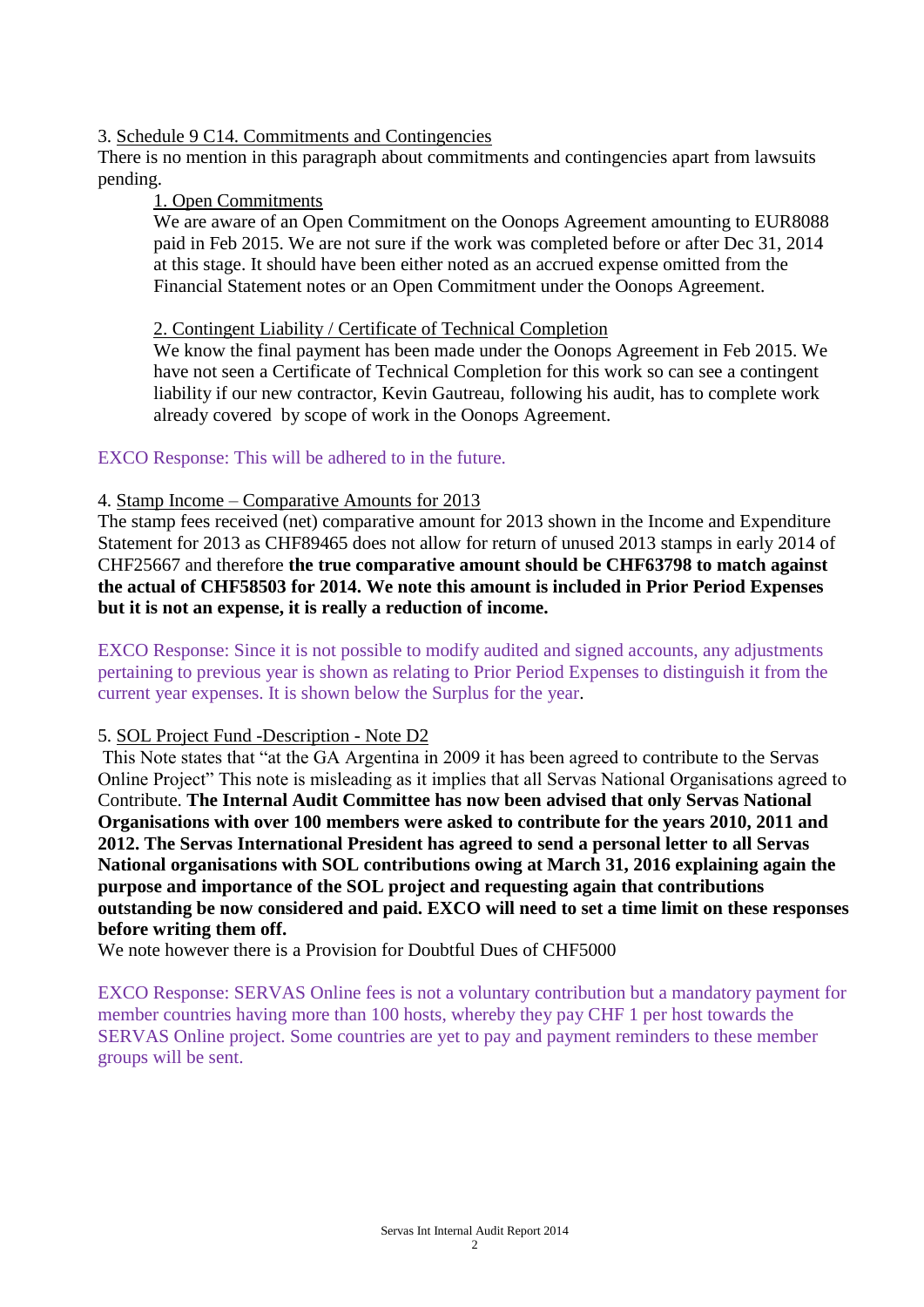## 6. SOL Receivables Schedule 5 d) "Ghost Hosts"

The total amount of CHF7944 includes an amount of CHF1954 for 2011 and CHF 1931 for 2012. These amounts were based on the membership numbers reported by the National Secretary in the SI Annual Return Forms for 2011 and 2012. The Annual Return for 2014 shows they had 1020 members. It would appear they have reported individual members in 2011 and 2012 rather than households. We have asked the Membership List Officer, Pablo Colangelo to investigate. This looks like another potential write off of around CHF2000. We note again there is a Provision for Doubtful Dues of CHF5000 (See also item 6 below)

EXCO Response: Host List coordinator will confirm by validation process and report.

## 7. Receivables Stamps Doubtful Debt Dues Provision - Note D5(c)

This note states that CHF5000 has been provided as doubtful dues as reluctantly agreed to by the Internal Audit Committee as against total dues of CHF17367. The note does state there are stamp dues dating back to 2008. In our opinion it is very unlikely that 100% of these will be collected. **The Internal Audit Committee is very concerned that returns from a National Servas Organisation made in 2016 of 805 stamps for 2011 and 2012 amounting to CHF14955 were sent to the ex-treasurer but not received by the Bookkeeper until May 2016. The Treasurer was aware of these pending returns in his email of April 1 to the National Treasurer. This amount of CHF14955 should have been written off in 2014 as part of prior year adjustments but will now be carried forward as a write off in 2015. The provision for doubtful dues of CHF5000 against this write-off is now accordingly inadequate. We consider this to be a subsequent event having a material effect on the reported loss of CHF33989.** 

## EXCO Response: The adjustment will be made in 2015 accounts.

#### **8.** Receivables Stamps - Note D5 d) Servas Member CHF14955

**The additional note under schedule 5 d) "Due to the pending reconciliations from a Servas member country which constitute the major receivable towards stamp dues, the credit for unused stamps, if any, for the years 2011 and 2012 will be accounted for in the subsequent financial year."**

**Unfortunately this statement is not true for the following reasons:**

**1. Pramod K. the bookkeeper confirmed by email on May 25 the reconciliation Graham sent to him the previous day had been completed.** 

**2. The amount of the returns and write off CHF14955 was known as an entry under JNL 77 for 2011 amounting to CHF6780 and JNL 78 for CHF8175 both dated Dec 31,2015.**

As the Treasurer had already had the 2014 Financial Statements approved by Exco at its April meeting he was reluctant to make a change for this material amount.

EXCO Response: In continuation of point 7, the adjustment will be made in 2015 accounts.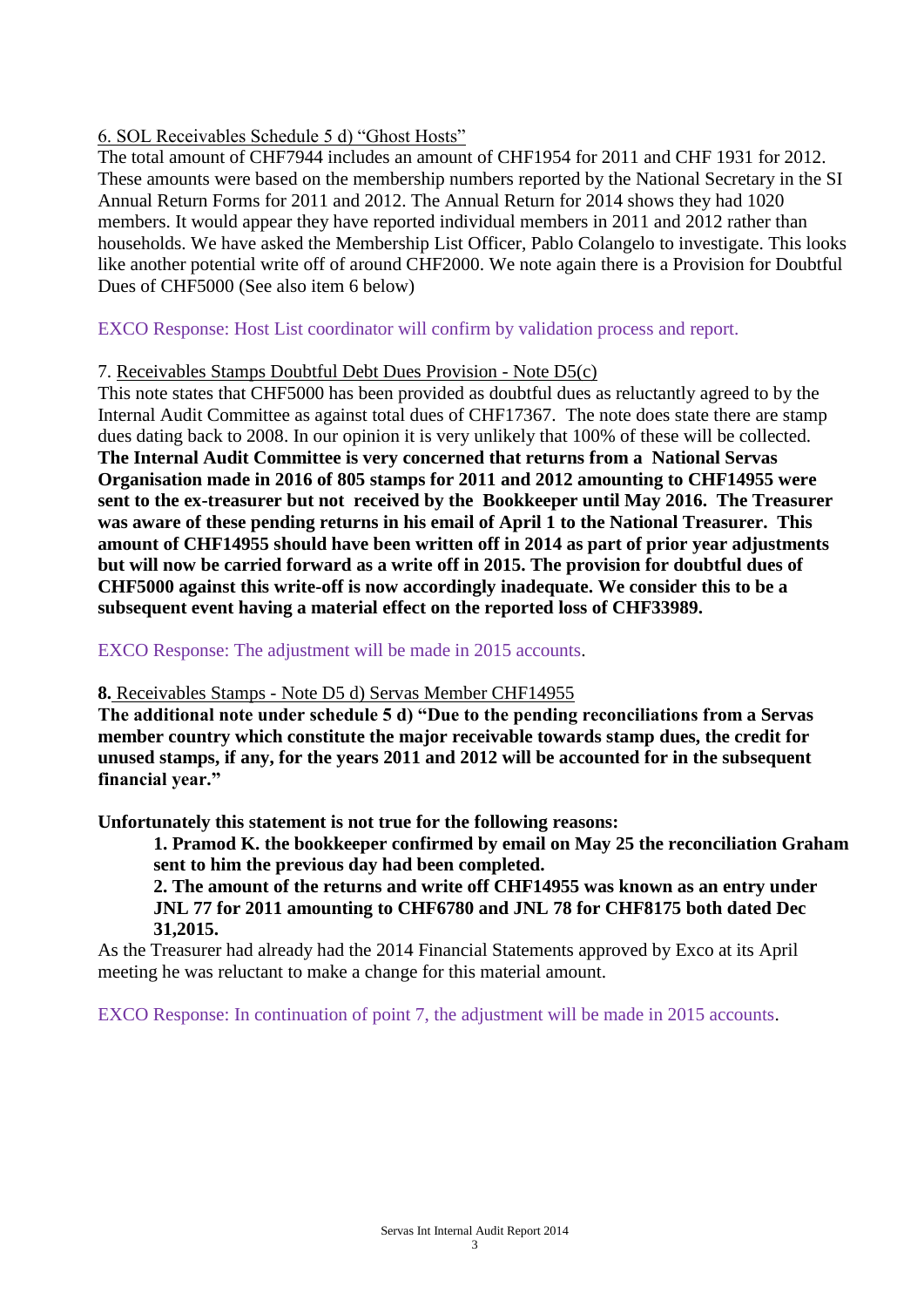9. Receivables - SOL Contributions - Doubtful Debt Dues Provision - Note D5d)

This note states that CHF5000 has been provided as Doubtful Dues - SOL contributions as reluctantly agreed by the Internal Audit Committee as against total dues of CHF7944. As this was in effect a voluntary contribution, which was not accepted by all these National Organisations with over 100 members, we consider it unrealistic to expect to collect 100% of these outstanding amounts.

**Servas International President has agreed to send a personal letter to all National Servas Organisations with SOL contributions owing at March 31, 2016 explaining again the purpose and importance of the SOL project and requesting again that contributions outstanding be now considered and paid. EXCO will need to set a time limit on these responses before writing them off.**

**The Internal Audit Committee also notes there is a sum of CHF3885 owing by a National Servas Organisation for SOL Contributions. This amount was likely overstated as it probably was reporting individuals and not households.** 

**In addition, there is also a disputed amount of CHF1179 owing by another National Servas Organisation.** 

EXCO Response: In continuation to point 5, reminders are being sent to the member countries who are yet to pay the SOL fees.

10. Expense Recognition - without adequate support documents in some cases -Note D-11 This note states "Expenses have been recognised on an accrual basis based on the claim forms / emails submitted by SI Officials / Exco members without adequate supporting documents in some cases. We also note that under FOP2.34 the Treasurer may request Exco approval on certain items. We are not aware of any instances where EXCO has given approval without supporting documents. The copies of the 2014 Expense Claims for the President, Vice President, General Secretary and Treasurer have been received by the Chair of the Internal Audit Committee on June 20.

EXCO Response: This will be adhered to.

11. Prior Year Expenses Netted with Excess Provisions of earlier years -Note D-12 There was a small over provision of CHF360 for UN CoNGA fee from 2013. There was a provision for Doubtful Dues Stamp Fees of CHF5000 and CHF5000 for SOL contributions. (See above.). T**his note covers a minor item but does not mention new provisions in 2014. We consider it should have been amended or deleted.** 

EXCO Response; This will be adhered to.

## 12. Actual v Budget Report 2014 Actual Income

The 2014 total actual income on this report does not agree to the total income on the 2014 Income and Expenditure Statements. It shows Extraordinary Income of CHF4521 which is really exchange gains of CHF4383 and Interest from Credit Suisse of CHF138. The Exchange Gain of CHF4383 was shown as an expense in the Income and Expenditure Statement.

**This reports needs amending to be consistent with the Statement of Income and Expenditure. This report was not amended by the Internal Audit Committee.** 

EXCO Response; This will be adhered to.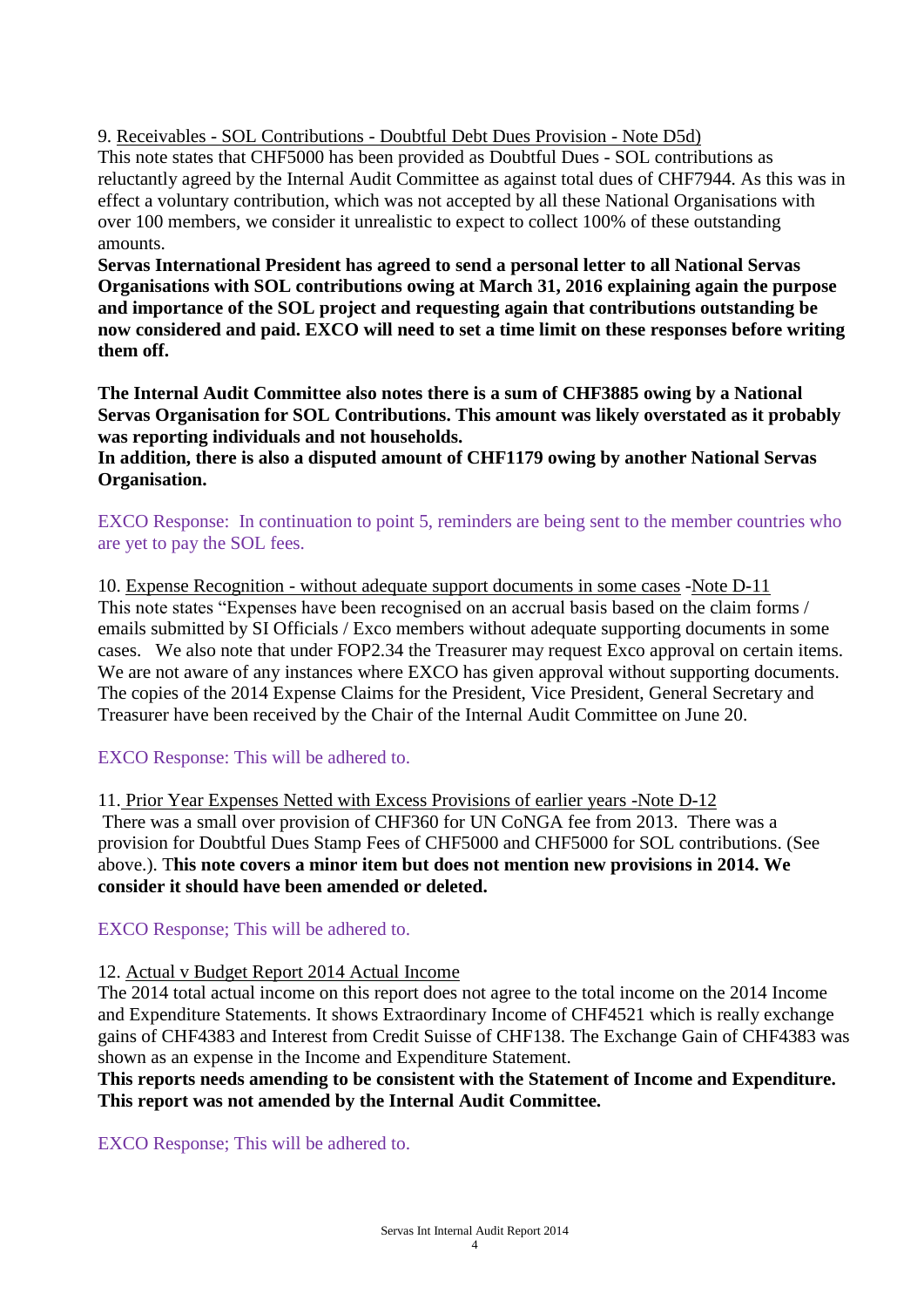## 13. Corporate Information - Build World Peace - Note A

There is an important sentence missing here which is part of the statute definition which was also missing on the 2013 notes.

**"The purpose of the network is to help build world peace, goodwill and understanding." This report was not amended, as requested by the Internal Audit Committee.** 

EXCO Response: This will be incorporated in the future report.

#### 14**.** Budgets 2016 -2018 passed at GANZ 2015

The Internal Audit Committee has noted that the budgets approved by Servas International at GANZ showed a budgeted stamp income of CHF80000 per year. Based on actual net of returns income for 2013 of CHF 63798 and CHF58503 for 2014, **EXCO has now agreed this budget income is overstated by approximately CHF20000 per year and has prepared an amended Budget under FOP2.2.**

EXCO Response: The amended budget has been formulated and approved by SI EXCO and the IAC and will be taken to the DV Nov 2016 for approval.

## 15. Capital Work in Progress – Meeting Costs 2010 -2012 CHF6680

These costs have been capitalised as work in progress and carried forward each year as an asset in the balance sheet. We are now moving forward to a new SOL Project and Software with Oonops and Kevin Gautreau.

## **The Internal Audit Committee cannot see any residual asset value in these costs. They should have been expensed in 2014 and have been carried over for review in 2015.**

EXCO Response: Not agreeable. All costs relating to Projects are captured under Capital Work in Progress and capitalised when implemented. Meeting Costs were the preliminary initiatives based on which the committees were formed and action groups selected.

#### 16. Treasurer Using his Personal Bank Accounts

The Internal Audit Committee again notes with concern the Treasurer has been using personal bank accounts for CHF EUR PLN and USD on the basis that the authorised signatories approved at GA 2012 were not registered with the bankers.

The new authorised signature agreement and documents approved at the 2015 GANZ have been sent to Credit Suisse on April 7, 2016 and Exco are awaiting their approval. The President has contacted the bank in May and June and should have the approval soon. This should mean the incoming treasurer will not need to use any personal bank accounts.

## **This was much confusion regarding this process after GA2015 and we have submitted to EXCO a procedure to cover this.**

EXCO Response: This will be adhered to for incorporating new bank signatories.

## 17. Interest CHF Savings Account CHF136.56

SI have now invested CHF251000 (CHF181000 at the start of the year) in the savings account and earned CHF136.56 in interest. Interest appears to be very low in Switzerland at around 0.01%. SI should first ask Credit Suisse what is the best they can do. Or maybe one of the larger national organisations could invest on SI behalf and at least earn 1% which could around CHF1800 per year.

EXCO Response: This will be evaluated for earning the interest income on fixed deposits.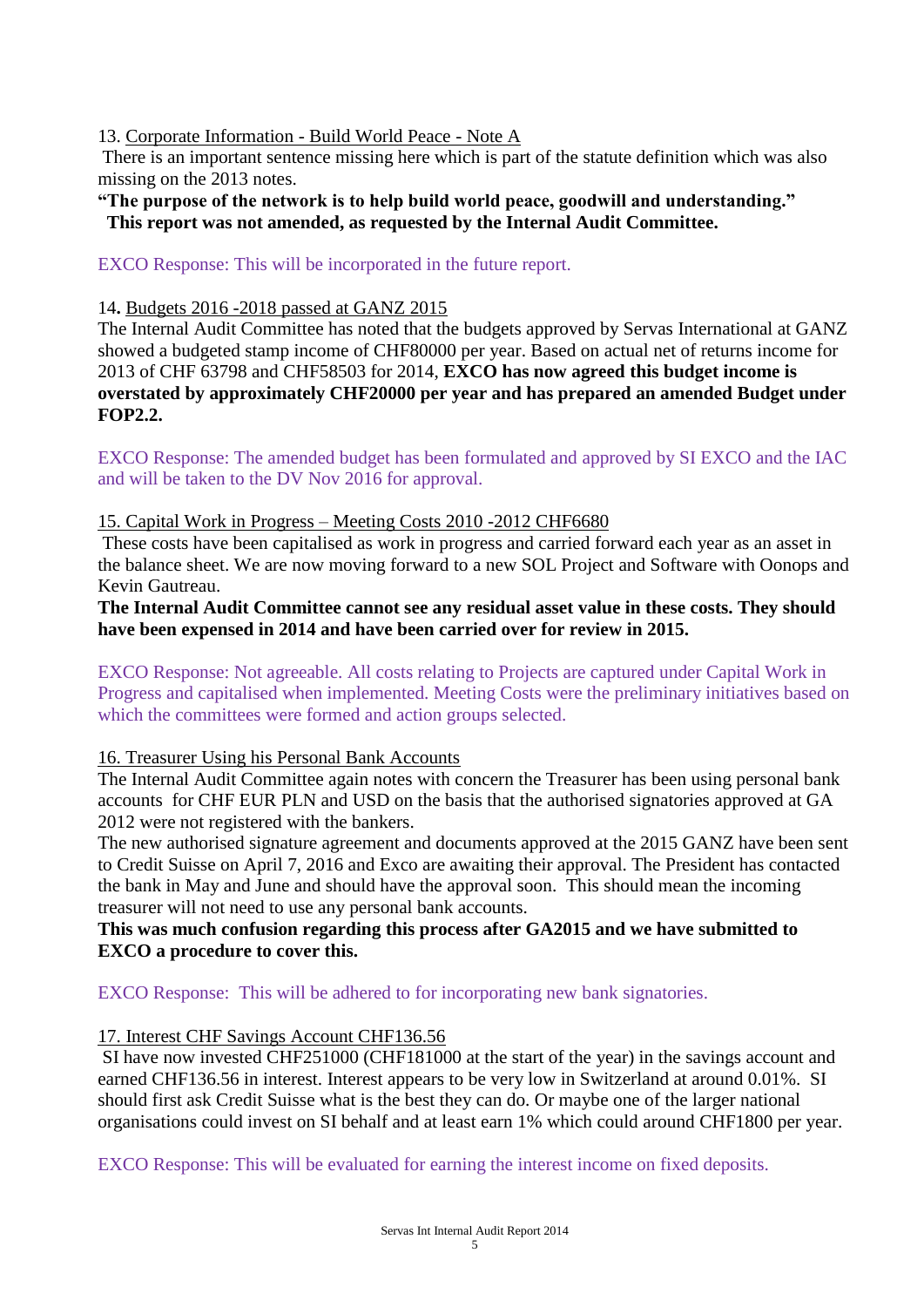## 18. Servas International Registration / Not Incorporated

We note that the GAANZ gave EXCO further instructions and budget to follow up quickly and come back with a firm recommendation before the next GA in 2018. **We also note that Servas International remains unincorporated and this exposes EXCO and Officers to personal liability. We understand Servas has had a Public Liability Insurance to cover only conferences and events, but currently has no cover.** (Refer also FOP2.7 for Liability Insurance for conferences and events.)

## **EXCO have agreed to obtain this cover and to have a written procedure for this**

EXCO Response: The discussion on Public Liability insurance came about owing to a change of venue for one of the past GA where some financial loss arose on forfeiture of the booking deposit amount of the conference site. EXCO may evaluate the need for such risk coverage depending on the situation.

#### 19. Transaction Registers

We have noted that when the General Ledgers are updated the transaction numbers for journal entries changes, e.g. JNL 42 for reallocation of a receipt between member countries changed to JNL 43 in a later version of the ledger. Once an entry is posted to the ledger the details including the transaction number should remain the same.

EXCO Response: The present accounting system permits incorporation of entries by which the journal number changes. This is to facilitate missed out entries if any.

## 20. Index General Ledgers / Chart of Accounts

We had difficulty when reviewing the Index General Ledger and the actual General Ledger to determine whether a debit balance was an expense or an asset and a credit balance was a liability, reserve or income. With the combined balance trial balance, it was difficult to work out which ledger accounts were included with each level of subtotal.

It would be good to have a chart of accounts with core accounts in the same category grouped together something like this.

 100 to 149 Current Assets 150 to 199 Fixed Assets and Work in Progress 201 to 249 Current Liabilities 250 to 299 Long Term Liabilities 300 to 350 Equity – Accumulated Funds and Reserves 400 to 499 Income 500 to 599 Expense

Sub Accounts with say another 3 digits and /or 3 letters, if possible, could be used for Receivables, Bank Accounts, and Expense Categories etc. Headings and Subtotals could also be included in the Chart of Accounts.

EXCO Response: This is agreeable. Appreciate if Internal Audit could help and support in the proposed codification of accounts. Accordingly the Tally package masters would be modified to meet the new codes.